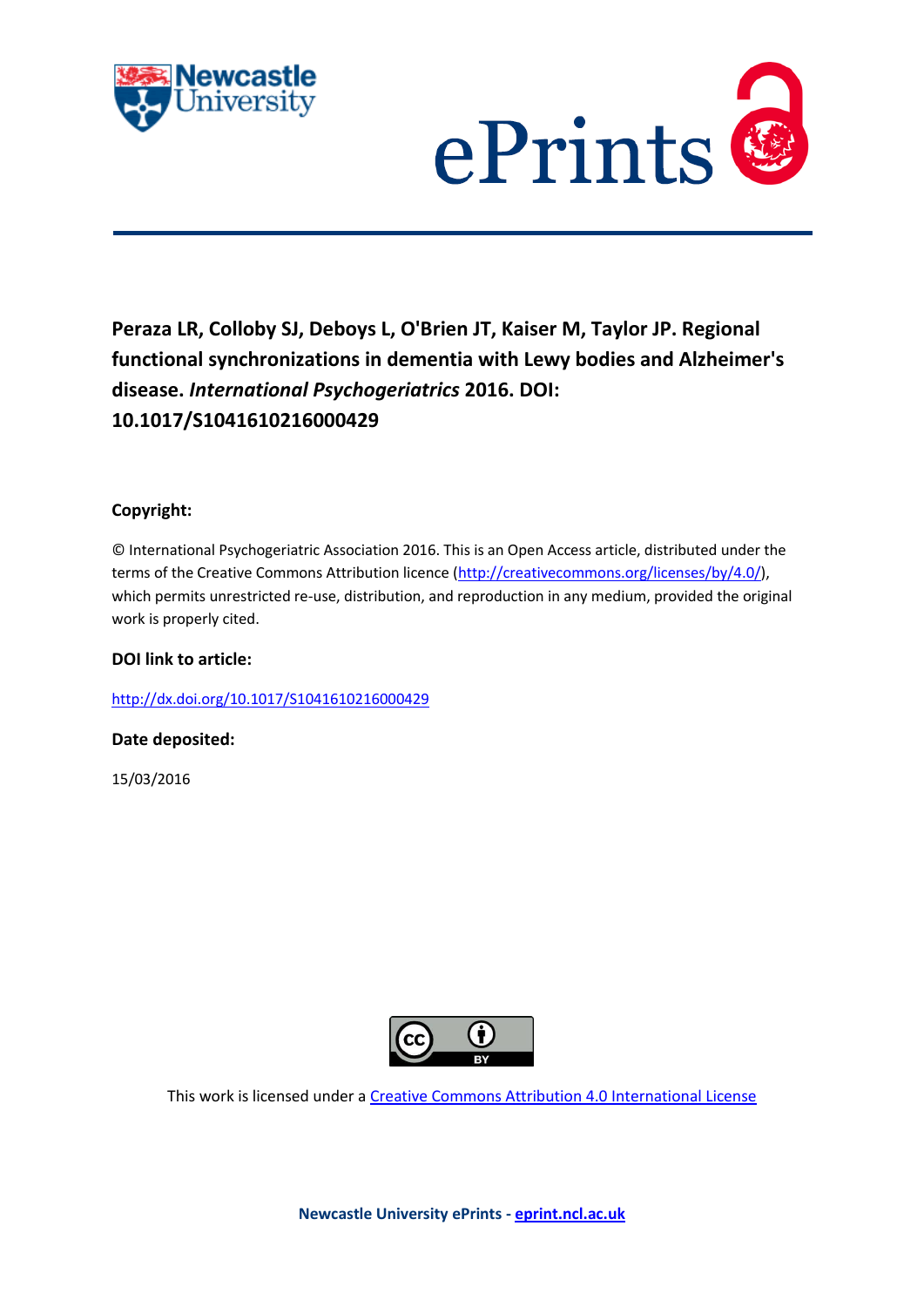# **Regional functional synchronizations in dementia with Lewy bodies and Alzheimer's disease**

Luis R. Peraza,<sup>1,2</sup> Sean J. Colloby,<sup>1</sup> Liam Deboys,<sup>1</sup> John T. O'Brien,<sup>3</sup> Marcus Kaiser<sup>4</sup> and John-Paul Taylor<sup>1</sup>

...........................................................................................................................................................................................................................................................................................................................................................................................................................................................................................................................................................................................................................................

*1Institute of Neuroscience, Campus for Ageing and Vitality, Newcastle University, Newcastle upon Tyne, NE4 5PL, UK*

*2Newcastle University Institute of Ageing, Campus for Ageing and Vitality, Newcastle University, Newcastle upon Tyne, NE4 5PL, UK*

*3Department of Psychiatry, Cambridge Biomedical Campus, University of Cambridge School of Clinical Medicine, Cambridge, CB2 0SZ, UK*

*4Interdisciplinary Computing and Complex BioSystems (ICOS) research group, School of Computing Science, Newcastle University, Newcastle upon Tyne, NE1 7RU, UK*

#### ABSTRACT

**Background:** Dementia with Lewy bodies (DLB) is a common cause of dementia in the elderly population after Alzheimer's disease (AD), and at early stages differential diagnosis between DLB and AD might be difficult due to their symptomatic overlap, e.g. cognitive and memory impairments. We aimed to investigate functional brain differences between both diseases in patients recently diagnosed.

**Methods:** We investigated regional functional synchronizations using regional homogeneity (ReHo) in patients clinically diagnosed with DLB ( $n = 19$ ) and AD ( $n = 18$ ), and for comparisons we also included healthy controls  $(HC, n = 16)$ . Patient groups were matched by age, education, and by the level of cognitive impairment (MMSE  $p$ -value  $= 0.36$ ). Additionally, correlations between ReHo values and clinical scores were investigated.

**Results:** The DLB group showed lower ReHo in sensory-motor cortices and higher ReHo in left middle temporal gyrus when compared with HCs (*p*-value < 0.001 uncorrected). The AD group demonstrated lower ReHo in the cerebellum and higher ReHo in the left/right lingual gyri, precuneus cortex, and other occipital and parietal regions (*p*-value < 0.001 uncorrected).

**Conclusions:** Our results agree with previous ReHo investigations in Parkinson's disease (PD), suggesting that functional alterations in motor-related regions might be a characteristic of the Lewy body disease spectrum. However, our results in AD contradict previously reported findings for this disease and ReHo, which we speculate are a reflection of compensatory brain responses at early disease stages. ReHo differences between patient groups were at regions related to the default mode and sensory-motor resting state networks which might reflect the aetiological divergences in the underlying disease processes between AD and DLB.

**Key words:** Dementia with Lewy bodies (DLB), Alzheimer's disease (AD), magnetic resonance imaging (MRI), hallucinations, neuroimaging

#### **Introduction**

DLB is a common cause of dementia, accounting for 4%–8% of dementia cases (McKeith *et al.*, [2007\)](#page-8-0), and it is characterized by three core clinical symptoms: cognitive fluctuations, visual hallucinations, and Parkinsonism (McKeith *et al.*, [2005\)](#page-8-0). There is now a growing body of neuroimaging research on DLB where this dementia is compared with AD in order to improve differential diagnosis between these two conditions,

as well as to further our understanding of their neurobiological divergences (Mukaetova-Ladinska, [2015\)](#page-8-0).

In the current investigation, we were interested in studying resting state functional magnetic resonance imaging (rs-fMRI) alterations in DLB using an alternative approach of ReHo (Zang *et al.*, [2004\)](#page-9-0). ReHo evaluates local connectivity in rs-fMRI under the assumption that the brain's spontaneous functional synchronizations occur in clusters between neuronal groups and their nearest neighbors. In this regard, the average ReHo activity of HCs resembles the default mode network (DMN) (Wu *et al.*, [2007\)](#page-9-0), with higher ReHo in the frontal and precuneal cortices. The DMN is the most studied of the resting state networks and it has been posited that it relates to mind

*Correspondence should be addressed to*: Luis R. Peraza, Institute of Neuroscience, Campus for Ageing and Vitality, Newcastle University, Newcastle upon Tyne, NE4 5PL, UK. Phone: 0191208 1125. Email: [luis.peraza-rodriguez@newcastle.ac.uk.](mailto:luis.peraza-rodriguez@newcastle.ac.uk.) Received 16 Nov 2015; revision requested 3 Jan 2016; revised version received 21 Jan 2016; accepted 7 Feb 2016. First published online 15 March 2016.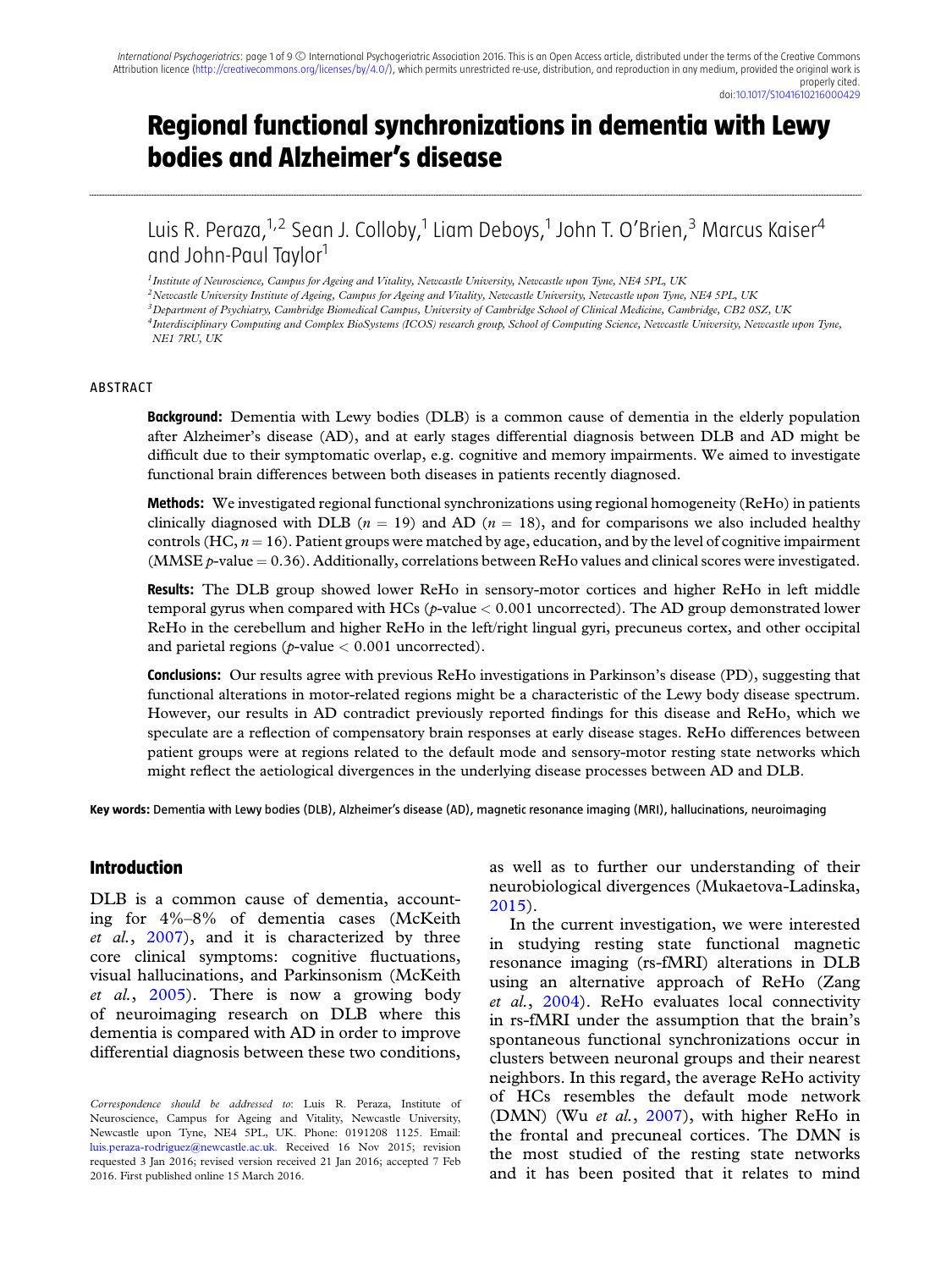wandering and the recalling of episodic memory (Andrews-Hanna *et al.*, [2010\)](#page-8-0). Previous investigations have found abnormal DMN in AD (Agosta *et al.*, [2012\)](#page-8-0), which concurs with the reported decreased ReHo in the precuneus, posterior cingulate, and temporal cortices in AD (He *et al.*, [2007;](#page-8-0) Zhang *et al.*, [2012\)](#page-9-0).

In DLB, symptomatic overlap exists with AD which may be driven by the concurrent presence of amyloid pathology in this disease (Donaghy *et al.*, [2015\)](#page-8-0). However, we hypothesized that ReHo would have utility in identifying alterations in local connectivity in DLB not only confined to regions associated with amyloid deposition (e.g. the DMN), but also in regions which have been previously associated with the core clinical symptoms which typify DLB such as cognitive fluctuations, visual hallucinations, and Parkinsonism.

## **Methods**

#### **Participants and assessment**

The study comprised 63 participants; 22 were diagnosed as DLB, 24 as AD, and 17 HCs. Patients were recruited from members of the local population who had been referred to local old age psychiatry and neurology services. Diagnosis of patient groups was carried out independently by two experienced clinicians. Participants with AD fulfilled the revised criteria of the National Institute of Neurological and Communicative Diseases and Stroke/AD and Related Disorders Association for probable AD. DLB patients met the criteria for probable DLB, including the presence of two out of three core symptoms: cognitive fluctuations, visual hallucinations, and Parkinsonism (McKeith *et al.*, [2005\)](#page-8-0). Nine out of the 22 DLB patients had dopaminergic imaging, all of whom showed abnormal bilateral uptake. Clinical assessment included the Mini-Mental State Examination (MMSE), Cambridge Cognitive Examination (CAMCOG), and Unified Parkinson's disease rating scale (UPDRS). In order to assess the level of complex visual hallucinations, the hallucinations subscale questionnaire of the neuropsychiatric inventory test (NPIhall) was completed by the patients' caregivers. At the time of MRI scanning, the majority of patients were taking acetylcholinesterase inhibitors (AChEI; 21 DLBs and 24 ADs) and ten DLB patients were on Levodopa treatment. The majority of the control group had no history of psychiatric condition (one control participant was on antidepressants), all showed no evidences of neurological brain disease and got MMSE score of >27. All participants' structural MRIs were reviewed to discard other

conditions or sources of dementia, such as vascular lesions/infarcts. None of the participants discontinued their medications during the study. Approval for this investigation was granted by the Newcastle Ethics Committee and all participants gave informed consent.

### **MRI and fMRI pre-processing**

Structural and functional acquisition parameters for this cohort of participants have been reported elsewhere (Peraza *et al.*, [2015\)](#page-8-0). For this investigation, fMRIs were first pre-processed using Statistical Parametric Mapping software (SPM12, [http://www.fil.ion.ucl.ac.uk/spm/\)](http://www.fil.ion.ucl.ac.uk/spm/). The steps included slice timing correction with posterior volume realignment to correct for movement. Then, structural MRIs were co-registered to the mean fMRI image from the realignment step and normalized to MNI space with a  $2\times2\times4$  mm voxel resolution. Parameters from the previous normalization were used to normalize the fMRI images to MNI space with a  $2 \times 2 \times 4$  mm voxel resolution.

Motion time series (translations and rotations) were analyzed for motion exclusion criteria. Participants who showed a deviation of  $>2$  mm or  $>2^{\circ}$  from the reference image (first volume) were excluded. To further assure data quality, the six motion parameters from the realignment step were regressed from all participants' fMRIs.

## **Regional homogeneity**

ReHo images were computed using the REST toolbox (Song *et al.*, [2011\)](#page-8-0). Briefly, ReHo is estimated using the Kendall's coefficient of concordance (KCC) between a voxel and its nearest neighbors:

$$
KCC = \frac{\sum (R_i)^2 - n(\bar{R})^2}{\frac{1}{12}K^2(n^3 - n)}
$$

Where  $R_i$  is the sum rank of the *i*th time point;  $R = ((n + 1)K)/2$  is the mean of the R<sub>i</sub>s; *K* is the number of time series within a measured cluster (27 in this analysis); and *n* is the number of ranks  $(n = 128$  in the present analysis). Before ReHo image estimation, the fMRIs were detrended and bandpass filtered (0.01–0.08 Hz). As final step, the ReHo images were normalized by the average ReHo value and spatially smoothed with a 10-mm full width half maximum spatial (FWHM) filter.

#### **Functional and anatomical ReHo evaluations**

We estimated average ReHo values from functional and anatomical seeds. Functional seeds were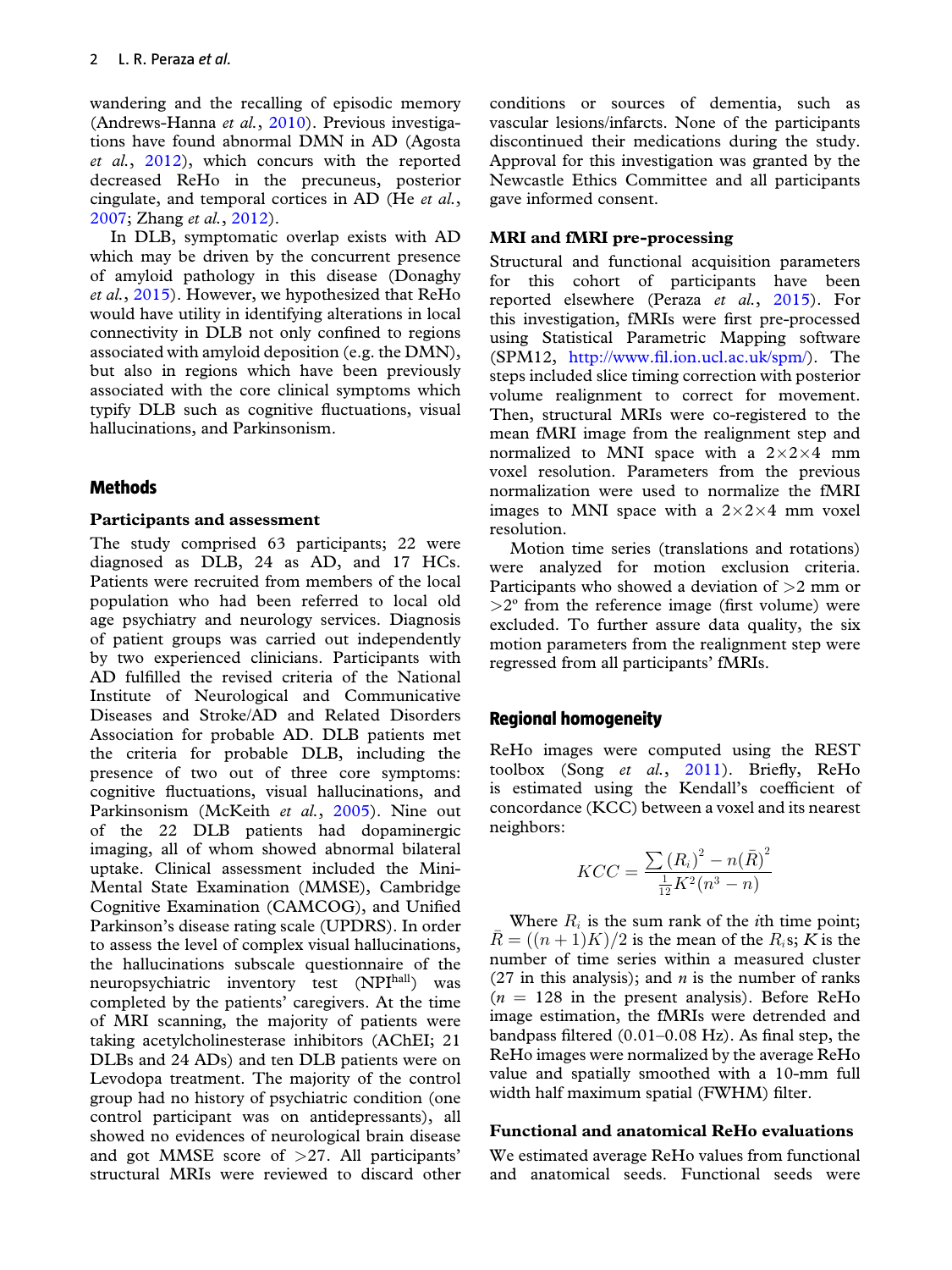taken from significant clusters arising from ReHo comparisons between the patient groups and the HC group. Anatomical seeds were defined by the Anatomical Automatic Labeling (AAL) atlas available in the MarsBar SPM toolbox (Brett *et al.*, [2002\)](#page-8-0). The regions assessed were chosen according to their relevance in previous ReHo investigations in AD and PD. These were the cuneus and precuneus (He *et al.*, [2007\)](#page-8-0), sensory-motor cortices (pre-/postcentral gyri and supplementary motor areas) (Choe *et al.*, [2013\)](#page-8-0), and thalamus and putamen (Wu *et al.*, [2009a\)](#page-8-0). Marsbar SPM toolbox was also used to extract the average ReHo from the functional and anatomical seeds. Correlations between the average ReHo values and clinical scores – MMSE, CAMCOG, UPDRS, CAF, and NPIhall – were also examined.

#### **Voxel-based morphometry**

In order to assess grey matter differences in our participant groups, we carried out an independent voxel-based morphometry (VBM) analysis using the DARTEL registration algorithm in SPM12. DARTEL maps were posteriorly smoothed with an 8-mm FWHM filter.

#### **Statistical analysis**

Analysis of the demographic and clinical variables was performed using SPSS (version 21, IBM). Statistical comparisons of the motion parameters (translations and rotations) for the three groups were assessed by Kruskal–Wallis tests using the motion/rotation formula as the test statistic (Peraza *et al.*, [2015\)](#page-8-0); *motion/rotation*  $=(M-1)^{-1}\sum_{i=2}^{M}\sqrt{|x_i-x_{i-1}|^2+|y_i-y_{i-1}|^2+|z_i-z_{i-1}|^2}$ , where *x, y,* and *z* are the three motion/rotation parameters and *M* is the length of the fMRI ( $M = 128$  in the present study).

Comparisons between groups for ReHo were implemented with non-parametric permutations (10,000 permutations, two-sample *t*-test) using the non-parametric SPM toolbox (SnPM, [http://warwick.ac.uk/snpm\)](http://warwick.ac.uk/snpm), with age and gender as covariates of no interest. Results were considered to be significant at a voxel *p*-value of  $\langle 0.001 \rangle$ uncorrected, which also defined the functional seeds to study correlations with clinical variables.

Average ReHo values from the functional and anatomical seeds were assessed for correlations with clinical variables using Spearman's rank correlation (SPSS) and group comparisons using the average ReHo values from anatomical seeds were assessed with two-tailed unpaired *t*-tests after regressing out age and gender (Matlab).

Grey matter volume differences were firstly assessed by an ANCOVA, followed by *post hoc* unpaired two-sample *t*-tests to find differences between the groups. For all VBM analyses, age, sex, and total intracranial volume (TIV) were included as nuisance covariates.

#### **Results**

From the 63 participants in our study, one HC, 6 ADs, 3 DLBs were excluded from our analysis due to excessive motion  $(>2$  mm translations), leaving a final study cohort of 16 HC, 19 DLB, and 18 AD patients. Statistical analysis of the motion parameters for the remaining participants revealed no significant differences (Kruskal–Wallis test: translation *p*-value = 0.829,  $\chi^2$  = 0.375, df = 2; rotation *p*-value = 0.615,  $\chi^2$  = 0.971, df = 2).

#### **Demographics**

Analysis of the demographic variables is shown in [Table 1.](#page-4-0) Groups were matched by age, gender, and years of education (see Table S4), with DLB and AD patients having similar levels of cognitive impairment (MMSE and CAMCOG). As expected, the three core symptoms of DLB – complex visual hallucinations (NPIhall), cognitive fluctuations (CAF), and Parkinsonism (UPDRS) – were greater in DLB as compared to AD.

## **Regional homogeneity**

Within each group, the average ReHo maps are shown in [Figure 1.](#page-4-0) In the three groups, high ReHo values were found in precuneus, posterior cingulate and frontal lobes in a cortical pattern that resembled the DMN. Results from between group comparisons are shown in [Figure 2](#page-5-0) and Table S1. When comparing DLB and HC groups, lower ReHo values were found in sensory-motor areas for DLB, specifically in the left/right pre-central gyri. Higher  $ReHo (DLB > HC)$  values were found mainly in the left middle temporal gyrus and right central opercular cortex.

When comparing AD against HC, lower ReHo values were found in cerebellar regions while higher values were observed in the left/right lingual gyri, left inferior frontal gyrus, and right occipital fusiform gyrus in AD patients.

Comparisons between patient groups revealed more regions with lower ReHo values in DLB than in AD, including the cerebellum, right precuneus, left lingual, and left post-central gyri. The DLB group also demonstrated higher ReHo values than the AD group in the left middle temporal and left temporal fusiform cortices. See Table S1 for cluster details; size, regions, and MNI coordinates.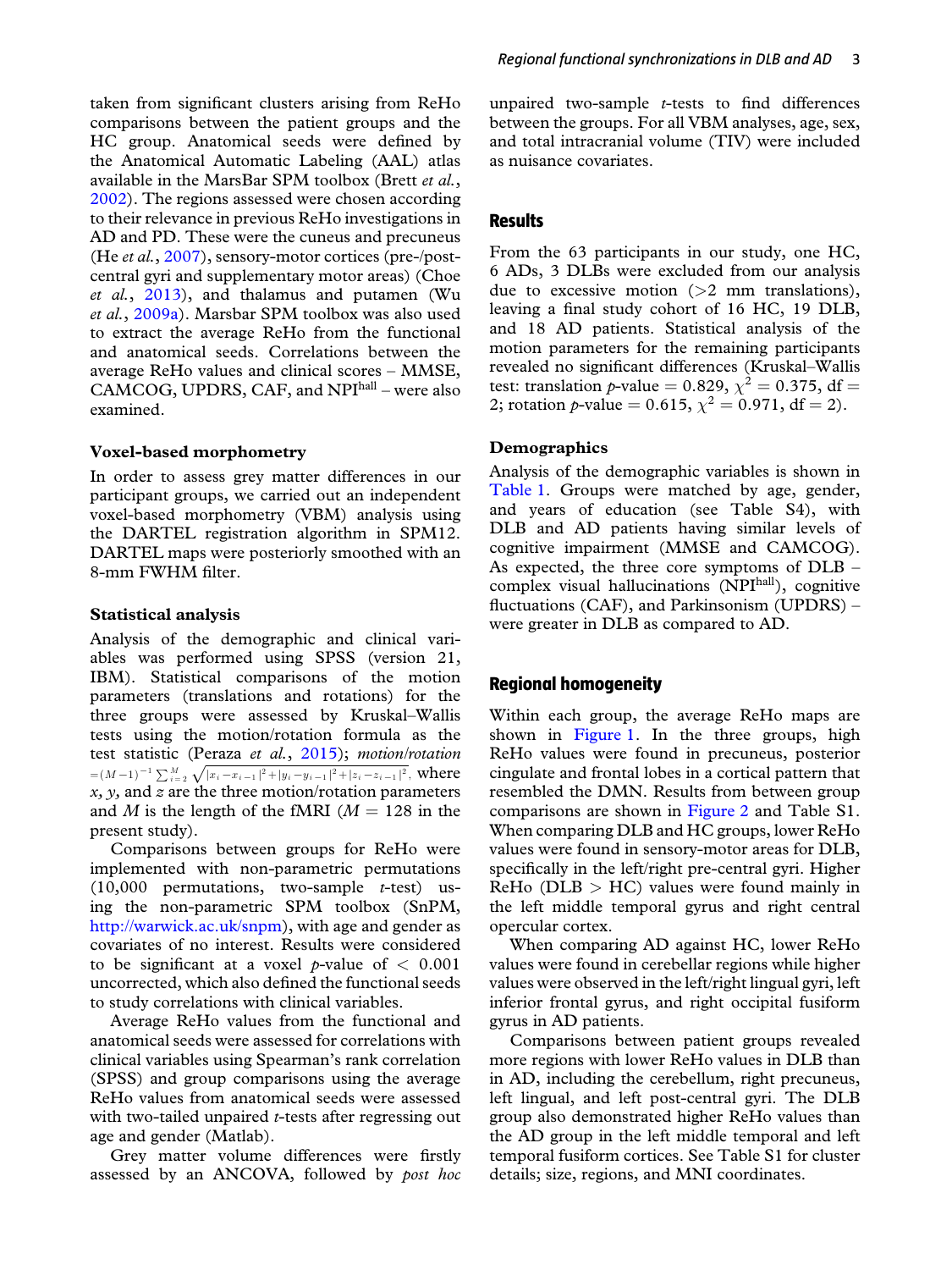| DEMOGRAPHIC, CLINICAL<br>AND COGNITIVE MEASURES DLB $(N = 19)$ |                 | $AD (N = 18)$   | $HC (N = 16)$ | P-VALUE                                                                                                                |
|----------------------------------------------------------------|-----------------|-----------------|---------------|------------------------------------------------------------------------------------------------------------------------|
|                                                                |                 |                 |               |                                                                                                                        |
| Male: female                                                   | 13:6            | 15:3            | 13:3          | $X_2 = 1.37, p = 0.504$                                                                                                |
| Age; range                                                     |                 |                 |               | $76.32 \pm 6.45$ ; 62-89 $75.39 \pm 8.6$ ; 62-88 $76.75 \pm 5.93$ ; 62-84 $F_{2.50} = 0.16$ , $p = 0.849$ <sup>+</sup> |
| <b>MMSE</b>                                                    | $23.05 + 4.13$  | $21.83 + 3.8$   | $29.1 + 0.88$ | $t_{35} = 0.93, p = 0.36^*$                                                                                            |
| <b>UPDRS</b>                                                   | $14.95 + 5.47$  | $1.56 + 1.68$   | $1.44 + 1.93$ | $t_{32} = 0.19, p = 0.851$                                                                                             |
| CAMCOG                                                         | $74.26 + 15.2$  | $70.7 + 14.5$   | $96.8 + 3.03$ | $t_{35} = 0.72, p = 0.47^*$                                                                                            |
| CAF scale                                                      | $4.32 + 4.43$   | $0.65 + 1.69^b$ | na            | $t_{34} = 3.2, p = 0.003^*$                                                                                            |
| NPI total                                                      | $5.39 + 4.16^a$ | $3.82 + 4.12^b$ | na            | $t_{33} = 1.11, p = 0.272^*$                                                                                           |
| NPI hallucinations                                             | $1.53 + 1.77$   | $0.0 + 0.0^{b}$ | na            | $t_{34} = 3.54, p = 0.001^*$                                                                                           |
| Years since diagnosis                                          | $1.0 + 0.6$     | $1.65 + 0.8$    | na            | $p$ -value = 0.013 $\text{+}$                                                                                          |
| AChEI (yes:no)                                                 | 18:1            | 18:0            | na            |                                                                                                                        |
| Levodopa (yes:no)                                              | 8:11            | 0:18            | na            |                                                                                                                        |

#### <span id="page-4-0"></span>**Table 1.** Demographic, clinical, and cognitive measures

Values expressed as mean  $\pm$  1SD.<br><sup>a</sup>(*n* = 18).<br><sup>b</sup>(*n* = 17).

†ANOVA DLB, AD, and HC.

<sup>∗</sup>Student's *<sup>t</sup>*-test AD and DLB; <sup>ⱡ</sup>Student's *<sup>t</sup>*-test HC and AD, †two-tailed Mann–Whitney *<sup>U</sup>* test.

Abbreviations: DLB, dementia with Lewy bodies; AD, Alzheimer's disease; HC, Healthy controls; MMSE, Mini-Mental State examination; CAMCOG, Cambridge Cognitive Examination; NPI, Neuropsychiatric Inventory; CAF, Clinical Assessment of Fluctuating

Confusion; VP, Visual Perception; UPDRS, Unified Parkinson's Disease Rating Scale; AChEI, patients on AChEI treatment; Levodopa, patients on Levodopa; na, not applicable.



**Figure 1.** The average regional homogeneity (ReHo) from healthy controls (HCs), Alzheimer's disease (AD), and dementia with Lewy body (DLB) patients. The highest ReHo values were found in the precuneus and frontal cortices in the three groups. Average images are shown with a *t*-score of *>*1.64, which is the threshold for the HC group when corrected for multiple comparisons (*p*-value of *<*0.05 corrected). Brain slices are shown in MNI standard space and in neurological convention (the left hemisphere is shown at the left).

Group comparison results derived from anatomical seeds are shown in [Figure 3.](#page-5-0) The strongest difference was found in the left and right postcentral gyri ( $p$ -value = 0.00078 and  $p$ -value  $= 0.048$ , respectively) for HC  $>$  DLB. Other cortical and subcortical regions did not significantly differentiate DLB from HC. When comparing patient groups (DLB vs. AD), the left post-central gyrus and left thalamus showed significantly lower ReHo values in DLB than in AD ( $p$ -value  $= 0.0076$ ) and  $p$ -value  $= 0.026$ , respectively).

#### **Correlations with clinical variables**

Correlations between functional seeds and clinical variables were not significant after corrections for multiple comparisons. These results are shown in Table S2. From the anatomical seeds, strong correlations in DLB were observed between the left putamen and UPDRS ( $\rho = +0.747$ , *p*-value < 0.001) and the left thalamus and MMSE  $(\rho = +0.635, \rho$ -value = 0.003). Results from the anatomical seeds are shown in Table S3.

#### **Differences in grey matter densities**

The ANCOVA analysis for grey matter volumes in our three groups revealed significant differences in the left hippocampus ( $p$ -value  $\lt$  0.05, FWE corrected). *Post-hoc* tests showed that this difference was driven by the AD group, while the grey matter volume loss in DLB was relatively small, with only a small cluster (two voxels) confined to the right parietal cortex as compared to HC (supplementary material).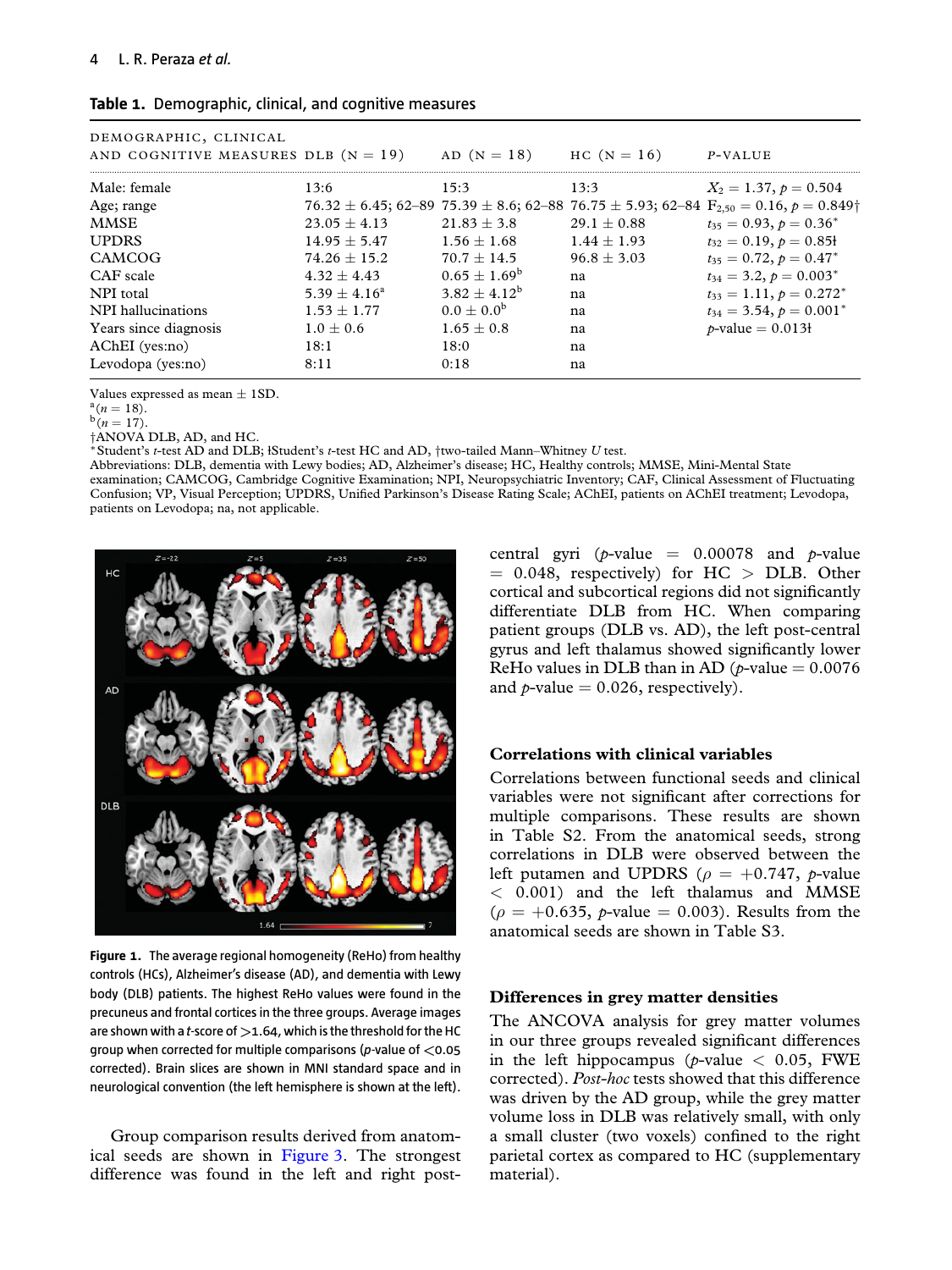<span id="page-5-0"></span>

**Figure 2.** Regional homogeneity (ReHo) group comparisons. Each row shows results in 3D renderings (A) and SPM glass brains (B), respectively. First row: healthy controls (HCs) versus dementia with Lewy body (DLB) patients (HC *>* DLB cool colors, HC*<*DLB warm colors). Second row: HC versus Alzheimer's disease (AD) patients (HC *>* AD cool colors, HC *<* AD warm colors). Third row: DLB versus AD (DLB *>* AD cool colors, DLB *<* AD warm colors). Results shown at voxel *p*-value *<* 0.001 uncorrected with non-parametric permutations (10,000) and presented in neurological convention. A complete list of clusters, regions, and MNI coordinates is given in Table S1.



**Figure 3.** Anatomical seed comparisons of ReHo values. Seeds were defined by the AAL (Anatomical Automatic Labeling) atlas and average normalized ReHo values were estimated from each of the AAL regions using SPM MarsBaR. Right and left post-central gyrus showed significant differences when comparing DLB versus HC.

## **Discussion**

Our ReHo analysis in DLB and AD patients revealed higher and lower values at several cortical regions. For the DLB group, the lower ReHo

values were found mainly in the sensory-motor cortices, while higher ReHo values were found in the left temporal lobe when compared to HC. In AD patients, higher ReHo values were found in the lingual gyri and lower ReHo values were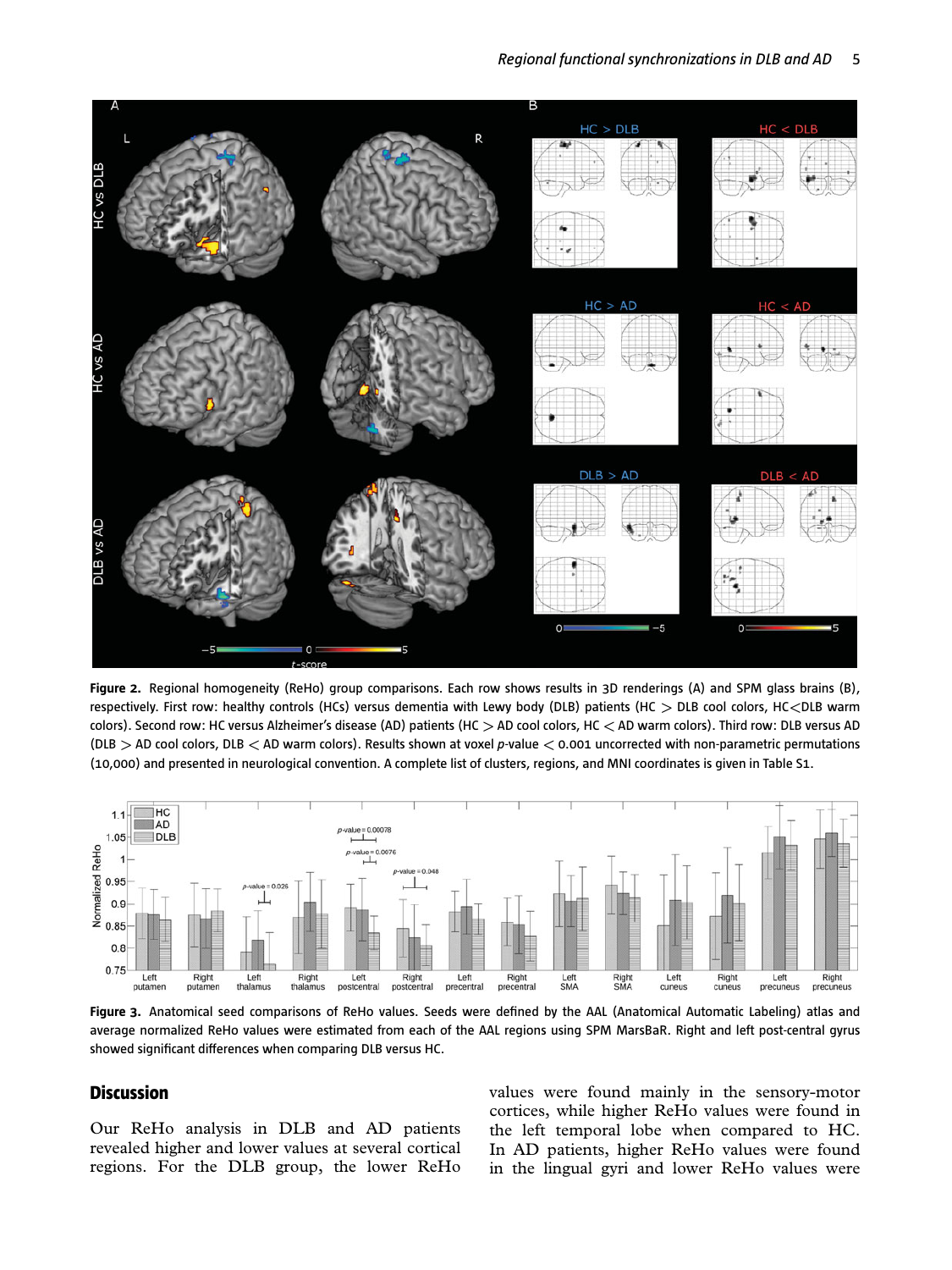found in the cerebellum, as compared to controls. Differences between patient groups were observed at regions related to both pathologies, e.g. lower ReHo in temporal cortices in AD and in posterior brain regions in DLB which mainly encompassed parietal and occipital cortices and might reflect aetiological differences between the diseases.

#### **ReHo differences in AD as compared to HC**

Contrary to previous reports, we were not able to find significant ReHo differences in the precuneus and posterior cingulate cortices in AD as compared to HC. A *post-hoc* analysis on these regions revealed that in our AD group, the average ReHo value in the precuneus was higher in AD patients than in HCs and was negatively correlated with the MMSE (see Table S2 and [Figure 3\)](#page-5-0). This result disagrees with Zhang *et al.* [\(2012\)](#page-9-0) and He *et al.* [\(2007\)](#page-8-0), who reported decreased ReHo values in the precuneus and a positive correlation with MMSE in their AD group. An explanation for this discrepancy might be that, in contrast to previous investigations (He *et al.*, [2007;](#page-8-0) Zhang *et al.*, [2012\)](#page-9-0), our AD participants were all taking AChEIs at the time of scanning. AChEI can increase regional cerebral blood flow (rCBF) and partially restore functional connectivity between the posterior cingulate and frontal regions in AD patients (Li *et al.*, [2012\)](#page-8-0).

Another possibility is the compensatory mechanisms reported in neurodegenerative diseases (Grady *et al.*, [2003\)](#page-8-0). In this regard, brain structures that are not yet altered at early disease stages tend to show higher functional activity as an effect of disconnection from those regions that are already pathologically affected (He *et al.*, [2007;](#page-8-0) Agosta *et al.*, [2012;](#page-8-0) Damoiseaux *et al.*, [2012\)](#page-8-0). For example, in a longitudinal study in AD patients, Damoiseaux *et al.* [\(2012\)](#page-8-0) reported an increased resting state connectivity in the precuneus when assessing the ventral DMN; however, the authors reported that at later stages, this precuneal hyperconnectivity deteriorated at lower levels than HC (Damoiseaux *et al.*, [2012\)](#page-8-0). The anticorrelation between precuneal ReHo and the MMSE score in our AD participants supports the hypothesis that higher ReHo might be associated with a compensatory response at early disease stages.

In our AD participants, we found lower ReHo values in the cerebellum as compared to HC. The cerebellum is commonly neglected as a focus of study as it is commonly thought to be a region relatively unaffected by this disease, and previous ReHo investigations in AD have not reported alterations within this structure. However, the cerebellum is not just implicated in motor control but also appears to play a significant role in cognition, behavior, and attention (Gottwald *et al.*, [2003\)](#page-8-0) – all domains which can be affected in AD. In support of this, He *et al.* [\(2007\)](#page-8-0) reported significant positive correlations between cerebellar ReHo values and MMSE in AD, although no significant ReHo differences were found in this region when compared to HC. Additionally, previous reports showed that cerebellar grey matter loss occurs in AD (Colloby *et al.*, [2014\)](#page-8-0), suggesting an effect caused by the disease process itself.

Higher ReHo values in AD as compared to the control group were found in several brain regions, mainly the left/right lingual gyri, inferior frontal gyrus, and right occipital fusiform gyrus. He *et al.* [\(2007\)](#page-8-0) and Bai *et al.* [\(2008\)](#page-8-0) also reported higher ReHo values in these regions in AD, and our results of higher ReHo values also agree with previous investigations reporting compensatory frontal and occipital networks in this disease (Grady *et al.*, [2003;](#page-8-0) Zhang *et al.*, [2009;](#page-9-0) Agosta *et al.*, [2012;](#page-8-0) Damoiseaux *et al.*, [2012\)](#page-8-0).

#### **Higher and lower ReHo values in DLB**

One of the main findings in the current investigation was the low ReHo values in sensory-motor cortices in DLB. The sensory-motor cortices, together with the supplementary motor area, thalamus and putamen, comprise the sensory-motor and basal ganglia resting state networks (Robinson *et al.*, [2009\)](#page-8-0), which are driven by basal thalamocortical connections. Previous research has reported alterations in these networks in PD (Hacker *et al.*, [2012\)](#page-8-0), and our results also concur with previous ReHo investigations reporting lower ReHo values in sensory-motor areas (Choe *et al.*, [2013\)](#page-8-0). Additionally, Wu *et al.* [\(2009a\)](#page-8-0) reported lower ReHo values in the bilateral putamen, supplementary motor areas, and left thalamus. Overall, our findings – in concordance with those seen in PD – reinforce the concept that motorrelated ReHo alterations occur across the Lewy body disease spectrum.

Higher ReHo values were also observed in our DLB group, primarily in the left middle temporal gyrus. Temporal lobe alterations are commonly reported in DLB, and Lewy bodies frequently occur in temporal cortices; however, at the early disease stage, these structures are relatively spared (Watson *et al.*, [2012\)](#page-8-0). Speculatively, higher ReHo values in temporal cortices in DLB may, similar to AD (Zhang *et al.*, [2009;](#page-9-0) Agosta *et al.*, [2012;](#page-8-0) Damoiseaux *et al.*, [2012\)](#page-8-0), reflect a compensatory effect of disease progression. Galvin *et al.* [\(2011\)](#page-8-0) reported disconnections between a precuneal seed and temporal cortices in DLB; similarly, Peraza *et al.* [\(2014\)](#page-8-0) revealed disconnections between the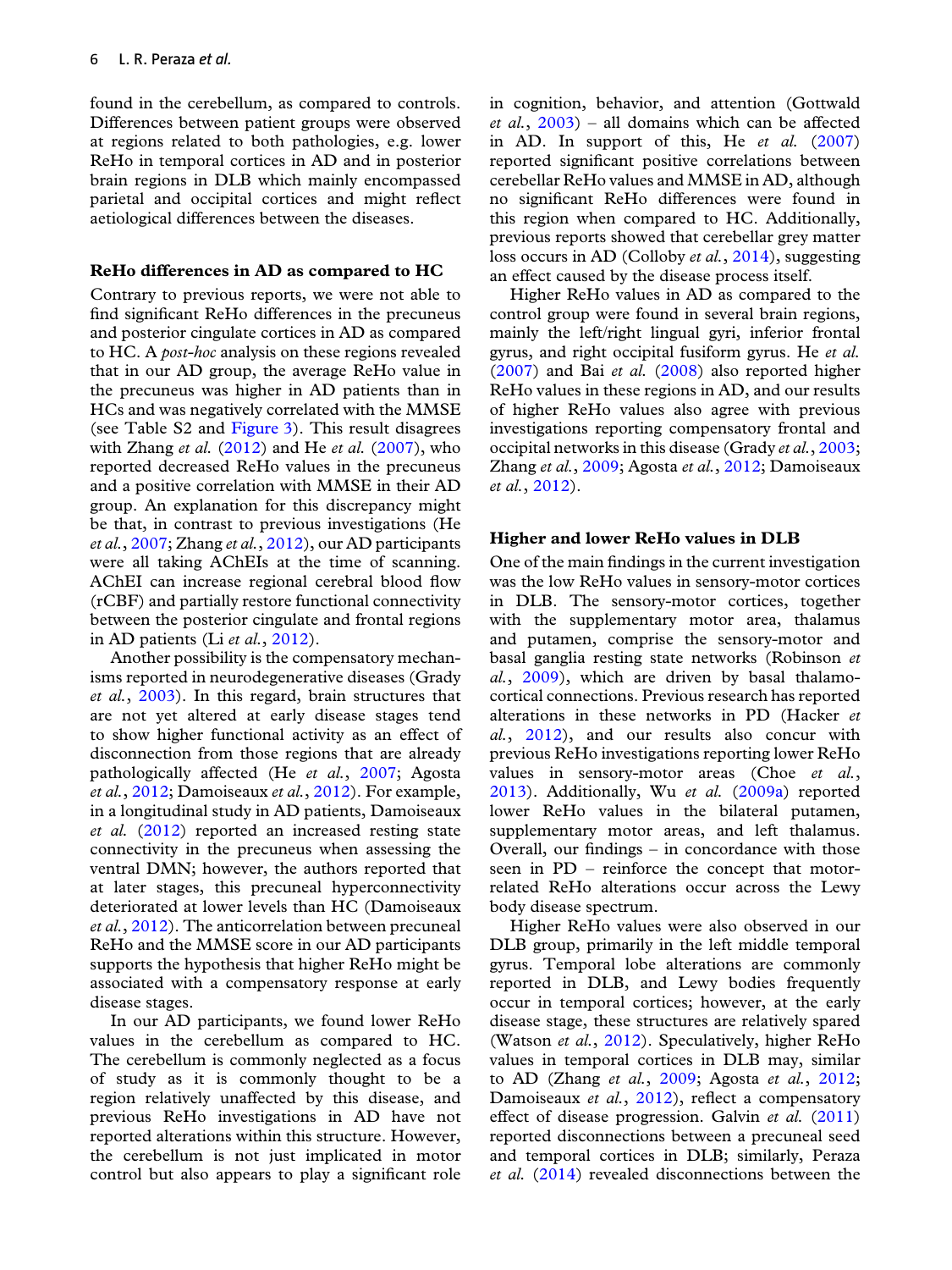temporal resting state network and the precuneal and posterior cingulate cortex in DLB patients. These results support the idea of local hyperconnectivity within disease-spared regions, triggered by long distance disconnections from disease-affected regions. Contrary to our results, a recent report by Borroni *et al.* [\(2015\)](#page-8-0) showed lower ReHo values in DLB compared to HC in the left fusiform gyrus and the pons. We also found a small voxel in the left temporal fusiform gyrus (see Table S2) but showing higher ReHo in DLB compared to HCs, which again might be an effect of disease stages; hyperconnectivity at early stages and hypoconnectivity at later stages. Our participants were recently diagnosed with DLB (average of one year since diagnosed) while participants in Borroni *et al.* [\(2015\)](#page-8-0) were on average 4.2 years with the disease. More research will be needed to assess longitudinally the effects of DLB in the functional brain.

#### **ReHo differences between DLB and AD**

When comparing patient groups, ReHo differences were revealed at regions related to both pathologies: DMN and sensory-motor network. The DLB group showed higher ReHo in the left temporal cortex compared with ADs. This result derived from the fact that our DLB group showed higher ReHo in this region than HCs and this difference persisted when compared with the AD group. A similar reasoning can be applied to the sensory-motor clusters (left post-central gyrus) where the DLB group showed lower ReHo values than AD participants. These results agree with a recent report by our group (Peraza *et al.*, [2015\)](#page-8-0) where we compared the node degree between both patient groups showing lower node degree in temporal cortices in AD and higher node degree in parietal and occipital cortices in DLB, and which might be related to aetiological divergences between the dieases, e.g. amyloid and synuclein pathologies (Schulz-Schaeffer, [2010\)](#page-8-0).

Limitations in our study are the relatively small significant differences observed between groups, and this could be due to the mild disease stage in our patients. Motion artifacts can also be an issue for ReHo; however, we minimized these artifactual sources with a strict motion exclusion criteria and regression of motion parameters. Furthermore, we also checked that the motion levels in our three groups were not significantly different (i.e. patient groups did not move significantly more than controls during the MRI scanning). Another factor that might influence ReHo is grey matter loss (He *et al.*, [2007\)](#page-8-0), however, previous investigations have reported that grey matter loss tends to slightly affect cluster sizes with relatively constant results (Damoiseaux *et al.*, [2012\)](#page-8-0). In our participants, such

grey matter losses were not widespread and they were in regions not cortically overlapped with ReHo clusters; therefore, we would argue that our results in local synchronizations are not heavily influenced by grey matter differences.

Another factor in the present study was the potential effect of cholinergic and dopaminergic medications in our DLB patients (18 patients on AChEIs and eight patients on Levodopa after movement exclusion criteria). Previous rs-fMRI investigations assessing AChEI treatment effects in AD (Li *et al.*, [2012\)](#page-8-0) and evaluating the effects of Levodopa on ReHo values in PD (Choe *et al.*, [2013\)](#page-8-0) reported that these medications were able to restore or normalize the levels of local and global synchronizations. Hence, medications in AD and DLB appear to restore ReHo measures to control levels, but are unlikely to cause higher or lower ReHo values than in HC. This supports the notion that the higher ReHo values in our results are more likely to be compensatory responses at early disease stages. However, one rs-fMRI investigation in PD assessing Levodopa treatment and its effects in node degree – a measure similar to ReHo but also influenced by long distance synchronizations – reported changes from lower (in the "OFF" medication state) to higher (in the "ON" state) node degree in the cerebellar, basal regions, and parietal cortices as compared to HC (Wu *et al.*, [2009b\)](#page-8-0). Effects of other medications such as antidepressants should also be considered, however only a small fraction of our study group were taking antidepressants at the time of scanning; 1 HC, 2 AD, and 2 DLB participants. We are also cautious in over-interpreting the correlations between clinical variables and ReHo values, given the uncorrected nature of the analyses. However, these suggestive associations may foster further investigations, for example, in understanding the role of motor networks in cognitive dysfunction in DLB.

#### **Conflict of interest**

None.

## **Description of author's roles**

L.R. Peraza designed the imaging analysis, statistics, and wrote the first manuscript draft. S.J. Colloby performed the anatomical seed analysis and revised the manuscript. L. Deboys contributed in the imaging analysis. J.T. O'Brien reviewed the manuscript. M. Kaiser reviewed the manuscript. J.- P Taylor is principal investigator, oversaw the study, and revised the manuscript.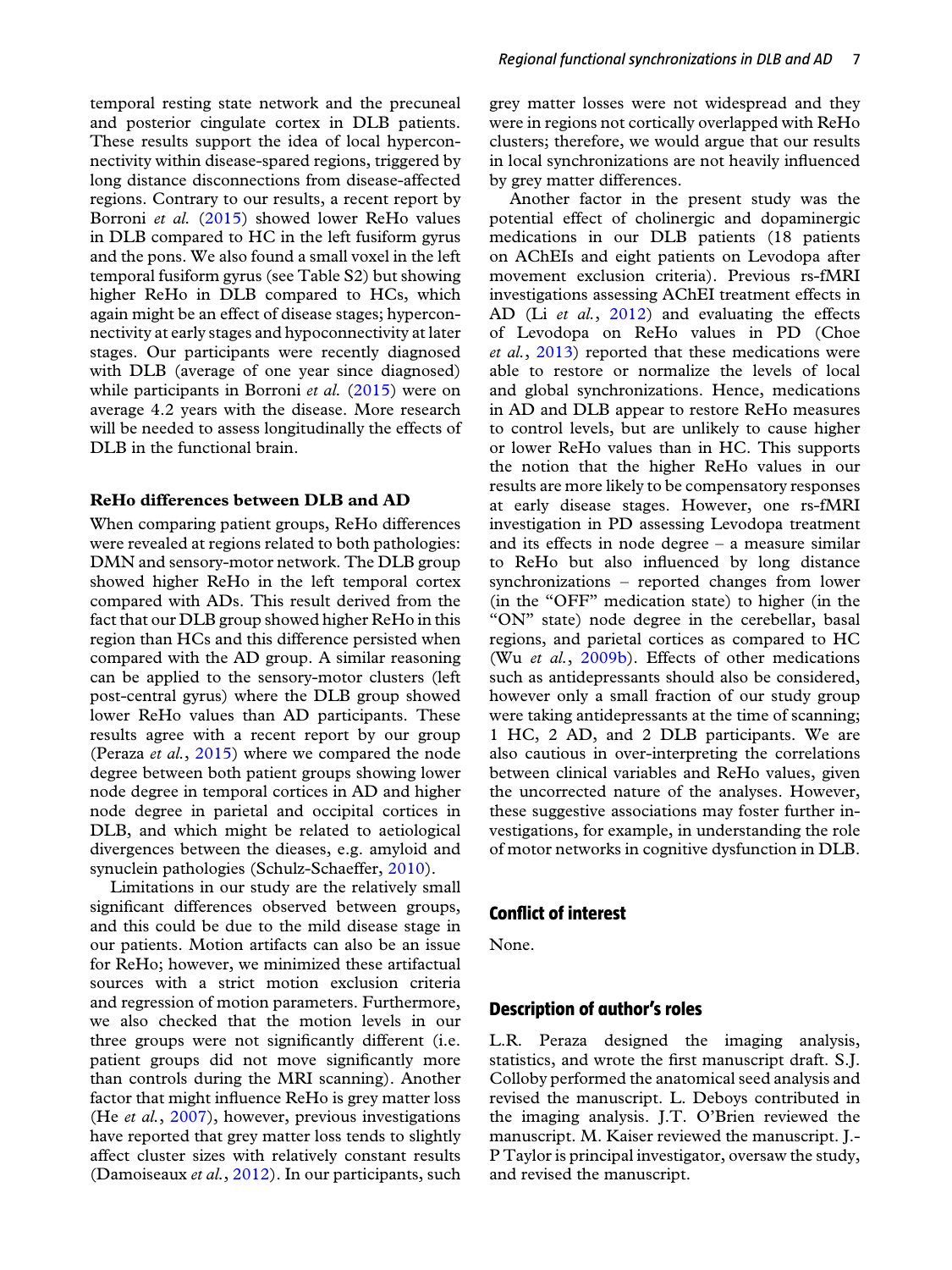## <span id="page-8-0"></span>**Acknowledgments**

This work was supported by an Intermediate Clinical Fellowship (WT088441MA) to J-P.T., the National Institute for Health Research (NIHR), Newcastle Biomedical Research Unit (BRU) based at Newcastle upon Tyne Hospitals NHS Foundation Trust, and Newcastle University.

## **Supplementary material**

To view supplementary material for this article, please visit [http://dx.doi.org/10.1017/](http://dx.doi.org/10.1017/S1041610216000429) [S1041610216000429.](http://dx.doi.org/10.1017/S1041610216000429)

## **References**

- **Agosta, F., Pievani, M., Geroldi, C., Copetti, M., Frisoni, G. B. and Filippi, M.** (2012). Resting state fMRI in Alzheimer's disease: beyond the default mode network. *Neurobiology of Aging*, 33, 1564–1578.
- **Andrews-Hanna, J. R., Reidler, J. S., Huang, C. and Buckner, R. L.** (2010). Evidence for the default network's role in spontaneous cognition. *Journal of Neurophysiology*, 104, 322–335.
- **Bai, F.** *et al.* (2008). Default-mode network activity distinguishes amnestic type mild cognitive impairment from healthy aging: a combined structural and resting-state functional MRI study. *Neuroscience Letters*, 438, 111–115.
- **Borroni, B.** *et al.* (2015). Structural and functional imaging study in dementia with Lewy bodies and Parkinson's disease dementia. *Parkinsonism & Related Disorders*, 21, 1049–1055.
- **Brett, M., Anton, J. L., Valabregue, R. and Poline, J. B.** (2002). Region of interest analysis using an SPM toolbox. (Abstract 10511. In Presented at the 8th international conference on functional mapping of the human brain, June 2–6, 2002, Sendai/Japan)[available on CD-ROM]. *NeuroImage*, 16.
- **Choe, I. H., Yeo, S., Chung, K. C., Kim, S. H. and Lim, S.** (2013). Decreased and increased cerebral regional homogeneity in early Parkinson's disease. *Brain Research*, 1527, 230–237.
- **Colloby, S. J., O'Brien, J. T. and Taylor, J. P.** (2014). Patterns of cerebellar volume loss in dementia with Lewy bodies and Alzheimers disease: a VBM-DARTEL study. *Psychiatry Research*, 223, 187–191.
- **Damoiseaux, J. S., Prater, K. E., Miller, B. L. and Greicius, M. D.** (2012). Functional connectivity tracks clinical deterioration in Alzheimer's disease. *Neurobiology of Aging*, 33, e819–830.
- **Donaghy, P., Thomas, A. J. and O'Brien, J. T.** (2015). Amyloid PET imaging in Lewy body disorders. *The American Journal of Geriatric Psychiatry*, 23, 23–37.
- **Galvin, J. E., Price, J. L., Yan, Z., Morris, J. C. and Sheline, Y. I.** (2011). Resting bold fMRI differentiates dementia with Lewy bodies versus Alzheimer disease. *Neurology*, 76, 1797–1803.
- **Gottwald, B., Mihajlovic, Z., Wilde, B. and Mehdorn, H. M.** (2003). Does the cerebellum contribute to specific aspects of attention? *Neuropsychologia*, 41, 1452– 1460.
- **Grady, C. L., McIntosh, A. R., Beig, S., Keightley, M. L., Burian, H. and Black, S. E.** (2003). Evidence from functional neuroimaging of a compensatory prefrontal network in Alzheimer's disease. *The Journal of Neuroscience*, 23, 986–993.
- **Hacker, C. D., Perlmutter, J. S., Criswell, S. R., Ances, B. M. and Snyder, A. Z.** (2012). Resting state functional connectivity of the striatum in Parkinson's disease. *Brain*, 135, 3699–3711.
- **He, Y.** *et al.* (2007). Regional coherence changes in the early stages of Alzheimer's disease: a combined structural and resting-state functional MRI study. *NeuroImage*, 35, 488–500.
- Li, W. *et al.* (2012). Changes in regional cerebral blood flow and functional connectivity in the cholinergic pathway associated with cognitive performance in subjects with mild Alzheimer's disease after 12-week donepezil treatment. *NeuroImage*, 60, 1083–1091.
- **McKeith, I. G.** *et al***.** (2005). Diagnosis and management of dementia with Lewy bodies: third report of the DLB consortium. *Neurology*, 65, 1863–1872.
- **McKeith, I.** *et al***.** (2007). Sensitivity and specificity of dopamine transporter imaging with 123I-FP-CIT SPECT in dementia with Lewy bodies: a phase III, multicentre study. *Lancet Neurology*, 6, 305–313.
- **Mukaetova-Ladinska, E. B.** (2015). Molecular imaging biomarkers for dementia with Lewy bodies: an update. *International Psychogeriatrics*, 27, 555–577.
- **Peraza, L. R.** *et al***.** (2014). fMRI resting state networks and their association with cognitive fluctuations in dementia with Lewy bodies. *NeuroImage: Clinical*, 4, 558– 565.
- **Peraza, L. R., Taylor, J. P. and Kaiser, M.** (2015). Divergent brain functional network alterations in dementia with Lewy bodies and Alzheimer's disease. *Neurobiology of Aging*, 36, 2458–2467.
- **Robinson, S.** *et al***.** (2009). A resting state network in the motor control circuit of the basal ganglia. *BMC Neuroscience*, 10, 137.
- **Schulz-Schaeffer, W. J.** (2010). The synaptic pathology of alpha-synuclein aggregation in dementia with Lewy bodies, Parkinson's disease and Parkinson's disease dementia. *Acta Neuropathologica*, 120, 131–143.
- **Song, X.-W.** *et al***.** (2011). REST: a toolkit for resting-state functional magnetic resonance imaging data processing. *PLoS ONE*, 6, e25031.
- **Watson, R., O'Brien, J. T., Barber, R. and Blamire, A. M.** (2012). Patterns of gray matter atrophy in dementia with Lewy bodies: a voxel-based morphometry study. *International Psychogeriatrics*, 24, 532–540.
- **Wu, T.** *et al***.** (2009a). Regional homogeneity changes in patients with Parkinson's disease. *Human Brain Mapping*, 30, 1502–1510.
- **Wu, T., Wang, L., Chen, Y., Zhao, C., Li, K. and Chan, P.** (2009b). Changes of functional connectivity of the motor network in the resting state in Parkinson's disease. *Neuroscience Letters*, 460, 6–10.